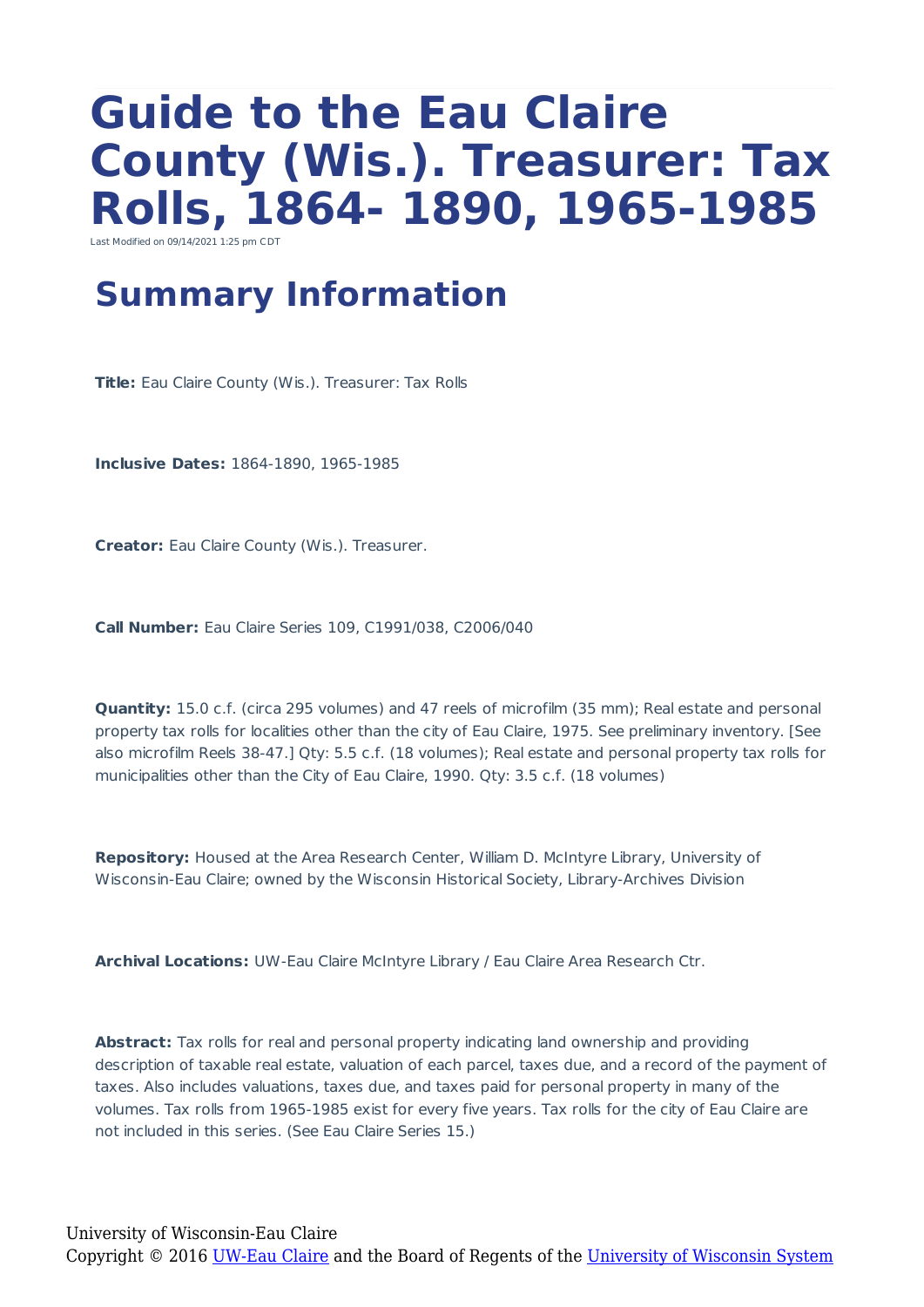## **Search Terms/Subject Terms**

o Property tax—Wisconsin—Eau Claire County

# **Contents List**

| Eau Claire        |                                                                                      |  |
|-------------------|--------------------------------------------------------------------------------------|--|
| Series 109        | 1864-1890 Note: These volumes are not numbered. See the Appendix to this finding aid |  |
| circa 295         | for a list of localities and years represented.                                      |  |
| <b>volumes</b>    |                                                                                      |  |
|                   | 1965                                                                                 |  |
| Reel 1            | Altoona (City) - Augusta (City)                                                      |  |
| Reel <sub>2</sub> | Bridge Creek (Town)                                                                  |  |
| Reel 3            | Brunswick (Town) - Clear Creek (Town)                                                |  |
| Reel 4            | Drammen (Town) - Fairchild (Village)                                                 |  |
| Reel 5            | Fall Creek (Village) - Lincoln (Town)                                                |  |
| Reel 6            | Ludington (Town) - Otter Creek (Town)                                                |  |
| Reel 7            | Pleasant Valley (Town) - Seymour (Town)                                              |  |
| Reel 8            | Union (Town)                                                                         |  |
| Reel 9            | Wilson (Town) - Washington (Town)                                                    |  |
| Reel 10           | Washington (Town) (continued)                                                        |  |
|                   | 1970                                                                                 |  |
| Reel 11           | Altoona (City)                                                                       |  |
| Reel 12           | Augusta (City) (continued on Reel 14) - Bridge Creek (Town)                          |  |
| Reel 13           | Bridge Creek (Town) (continued)                                                      |  |
| Reel 14           | Augusta (Town); Clear Creek (Town); and Drammen (Town)                               |  |
| Reel 15           | Fairchild (Town) - Fall Creek (Village)                                              |  |
| Reel 16           | Lincoln (Town) - Ludington (Town)                                                    |  |
| Reel 17           | Otter Creek (Town) - Pleasant Valley (Town)                                          |  |
| Reel 18           | Seymour (Town) - Union (Town)                                                        |  |
| Reel 19           | Union (Town) (continued) - Washington (Town)                                         |  |
| Reel 20           | Washington (Town) (continued)                                                        |  |
|                   |                                                                                      |  |

#### University of Wisconsin-Eau Claire

Copyright © 2016 <u>UW-Eau Claire</u> and the Board of Regents of the [University of Wisconsin System](http://www.uwsa.edu/)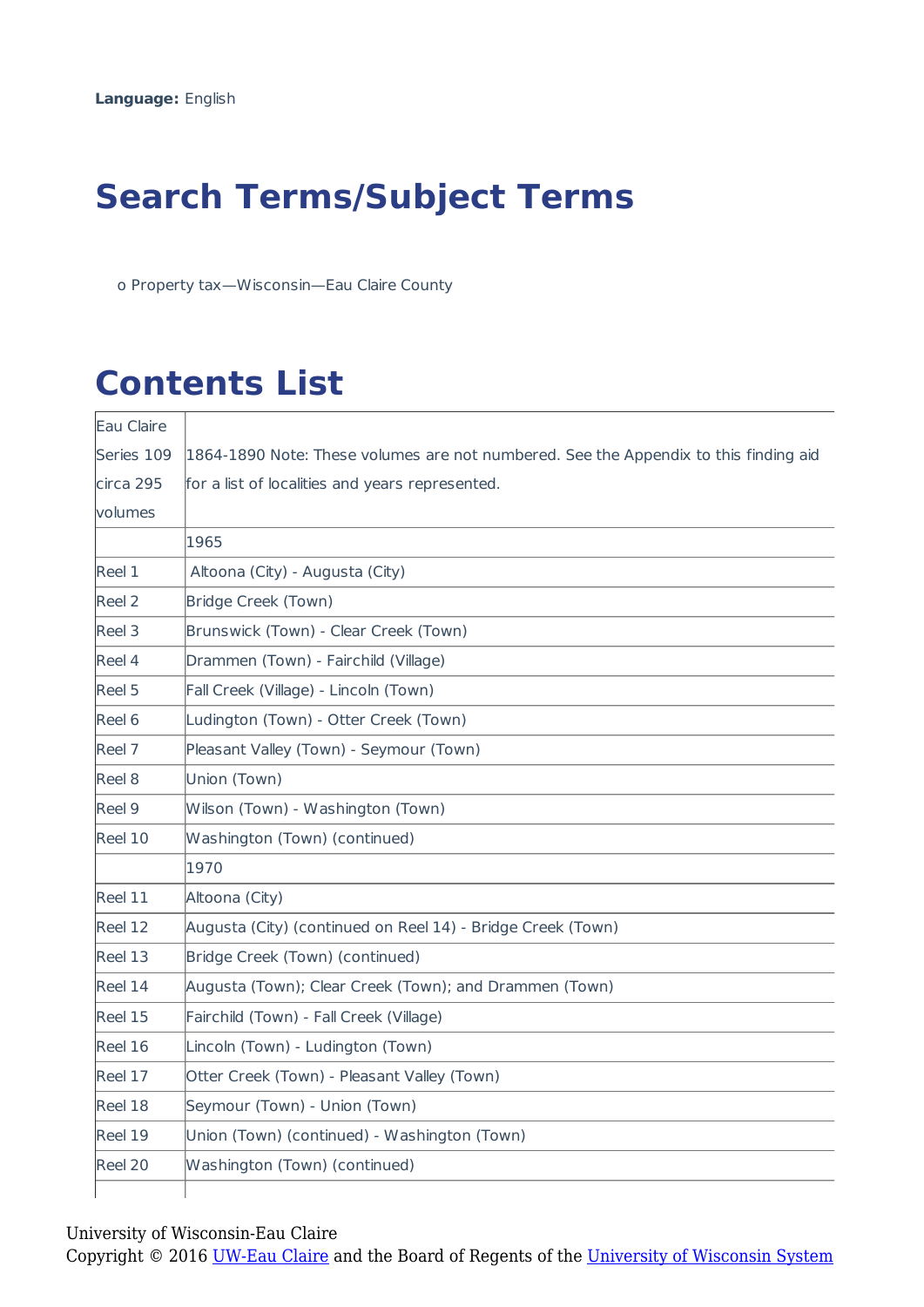|         | 1975                                                                         |  |  |
|---------|------------------------------------------------------------------------------|--|--|
| Reel 38 | Altoona (City)                                                               |  |  |
| Reel 39 | Augusta (City) - Bridge Creek (Town)                                         |  |  |
| Reel 40 | Brunswick (Town) - Clear Creek (Town)                                        |  |  |
| Reel 41 | Drammen (Town) - Fairchild (Town)-Fairchild (Village)                        |  |  |
| Reel 42 | Fall Creek (Village) - Lincoln (Town)                                        |  |  |
| Reel 43 | Ludington (Town) - Otter Creek (Town)                                        |  |  |
| Reel 44 | Pleasant Valley (Town) - Seymour (Town)                                      |  |  |
| Reel 45 | Seymour (Town) (continued) - Union (Town)                                    |  |  |
| Reel 46 | Washington (Town)                                                            |  |  |
| Reel 47 | Washington (Town) (continued) - Wilson (Town)                                |  |  |
|         | 1980                                                                         |  |  |
| Reel 21 | Altoona (City) - Augusta (City)                                              |  |  |
| Reel 22 | Bridge Creek (Town) - Brunswick (Town)                                       |  |  |
| Reel 23 | Clear Creek (Town) - Drammen (Town) - Fairchild (Town)                       |  |  |
| Reel 24 | Fairchild (Village) - Fall Creek (Village) - Lincoln (Town)                  |  |  |
| Reel 25 | Ludington (Town) - Otter Creek (Town)                                        |  |  |
| Reel 26 | Pleasant Valley (Town) - Seymour (Town)                                      |  |  |
| Reel 27 | Union (Town)                                                                 |  |  |
| Reel 28 | Washington (Town)                                                            |  |  |
| Reel 29 | Washington (Town) (continued) - Wilson (Town)                                |  |  |
|         | 1985                                                                         |  |  |
| Reel 30 | Altoona (City)                                                               |  |  |
| Reel 31 | Augusta (City) - Bridge Creek (Town)                                         |  |  |
| Reel 32 | Brunswick (Town) - Clear Creek (Town) - Drammen (Town)                       |  |  |
| Reel 33 | Fairchild (Town) - Fairchild (Village)-Fall Creek (Village) - Lincoln (Town) |  |  |
| Reel 34 | Ludington (Town)-Otter Creek (Town) - Pleasant Valley (Town)                 |  |  |
| Reel 35 | Seymour (Town) - Union (Town)                                                |  |  |
| Reel 36 | Washington (Town)                                                            |  |  |
| Reel 37 | Washington (Town) (continued) - Wilson (Town)                                |  |  |

## **Appendix: Volume Inventory**

| Altoona (City)      | 1887-1890 |
|---------------------|-----------|
| Augusta (Village)   | 1883-1884 |
| Bridge Creek (Town) | 1864-1890 |
| Brunswick (Town)    | 1864-1890 |
| Clear Creek (Town)  | 1882-1890 |
|                     |           |

University of Wisconsin-Eau Claire

Copyright © 2016 [UW-Eau Claire](http://www.uwec.edu) and the Board of Regents of the [University of Wisconsin System](http://www.uwsa.edu/)